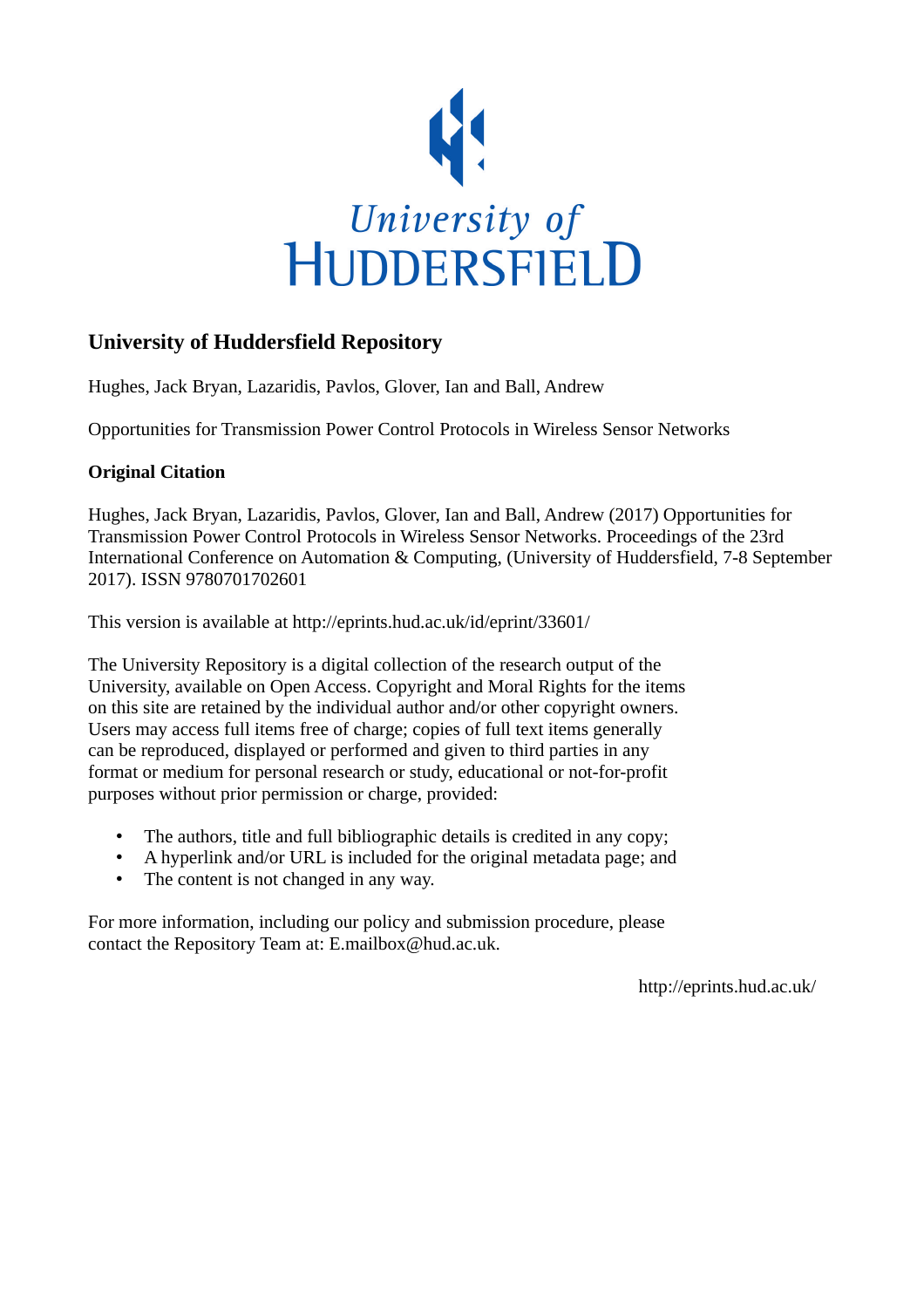# Opportunities for Transmission Power Control Protocols in Wireless Sensor Networks

Jack Bryan Hughes, Pavlos Lazaridis, Ian Glover, Andrew Ball Centre for Efficiency and Performance Engineering University of Huddersfield Huddersfield, UK Jack.Bryan.Hughes@gmail.com

*Abstract***— This study investigates the opportunities for transmission power control (TPC) protocols in resource constrained wireless sensor networks (WSNs). The paper begins by creating a generalised model to describe the relationship between transmission power, communication reliability and energy consumption. Applying this model to the performance of state-of-the-art radio hardware, the maximum potential energy savings achievable through the implementation of a TPC protocol are identified. From this, previous assumptions about the limited impact of protocols and mechanisms, such as TPC, which seek to reduce the energy consumed by wireless communication activities through targeting the distance dependent term are disproven. This paper concludes by presenting guidelines on the link conditions which offer the greatest opportunities for a TPC protocol.** 

#### *Keywords- Radio Energy Modelling, Transmission Power Control, Wireless Sensor Networks.*

#### I. INTRODUCTION

Wireless Sensor Networks (WSNs) are becoming widely adopted across multiple industries to implement sensor and control applications. These networks of smart sensors and actuators require energy efficient and reliable operation to meet application requirements. The proliferation of wireless technology is resulting in an ever increasingly crowded network space which makes realising these requirements a significant challenge. A common viewpoint which has been shared across multiple studies (such as [1]) is that wireless networks need to collectively adapt transmission power, modulation and channel assignment, to enhance throughput, minimise energy usage and maintain quality of service (QoS).

WSNs are subjected to regulatory body restrictions and have severe resource constraints which mandate the need for efficient spectrum management. Efficient utilisation of radio resources is up to the radio resource management strategy and several common protocols and mechanisms are typically implemented. These configure a wide array of radio parameters, including; data rate [2], duty cycle [3] and packet routing [4]. One protocol that has gained significant attention in previous works, but has yet to have a formal definition in a WSN standard, is transmission power control (TPC) [5].

TPC is the intelligent selection of transmission output power in a wireless communication system and can be used to improve several performance properties, including; energy efficiency, reliability and throughput. The most severe resource constraint in WSNs is energy [6] so TPC

protocols which address this, are of most relevance. Through the implementation of a TPC protocol, communication can be carried out at a minimum energy cost. This is a result of packets being sent with just enough energy to reach the intended recipient with a low probability of a bit error, thus reducing the number of packets sent at an excessively high transmission power and the number of packet retransmissions.

The rest of this paper is organised as follows: the motivation behind this work is explained in section II, the radio energy model is presented in section III, the potential energy savings are quantified in section IV and conclusions are drawn in section V.

### II. MOTIVATION

Although TPC has been studied extensively in the literature, there is a lack of ground truth about the potential energy savings achievable through its implementation. This is because previous works have produced radically different results about the maximum energy savings of their respective protocols. For example, in [7] maximum energy savings of up to 79% were reported, whilst in [6] it was concluded that this was only 27%, despite both protocols operating in similar ways. The vastly different results are due to studies being carried out using different platforms having different radio chips (e.g. MicaZ that incorporates the Chipcon CC2420 used in [7] [8] [9], whilst the Mica2 with the Chipcon C1000 used in [10] [6]), different operational environments (e.g. indoor, outdoor) and different experimental settings (e.g. packet acknowledgement and retransmission schemes, different packet lengths, etc.).

To address the lack of ground truth about the potential energy savings of a TPC protocol, a generalised model to compare transmission power, communication reliability and energy consumption is formulated. Applying this model to the performance of commonly used, state-of-theart radio hardware, the maximum energy savings for a range of scenarios are presented.

The energy consumed to transmit a bit of data  $(E<sub>bit</sub>)$  can be decomposed into distance dependent and distance independent parts. Observations by Chandrakasan et al. in [11] highlighted that the distance independent term of  $E_{bit}$ dominates the distance dependent term at short communication distances. This has led to the assumption that protocols and mechanisms, such as TPC, that target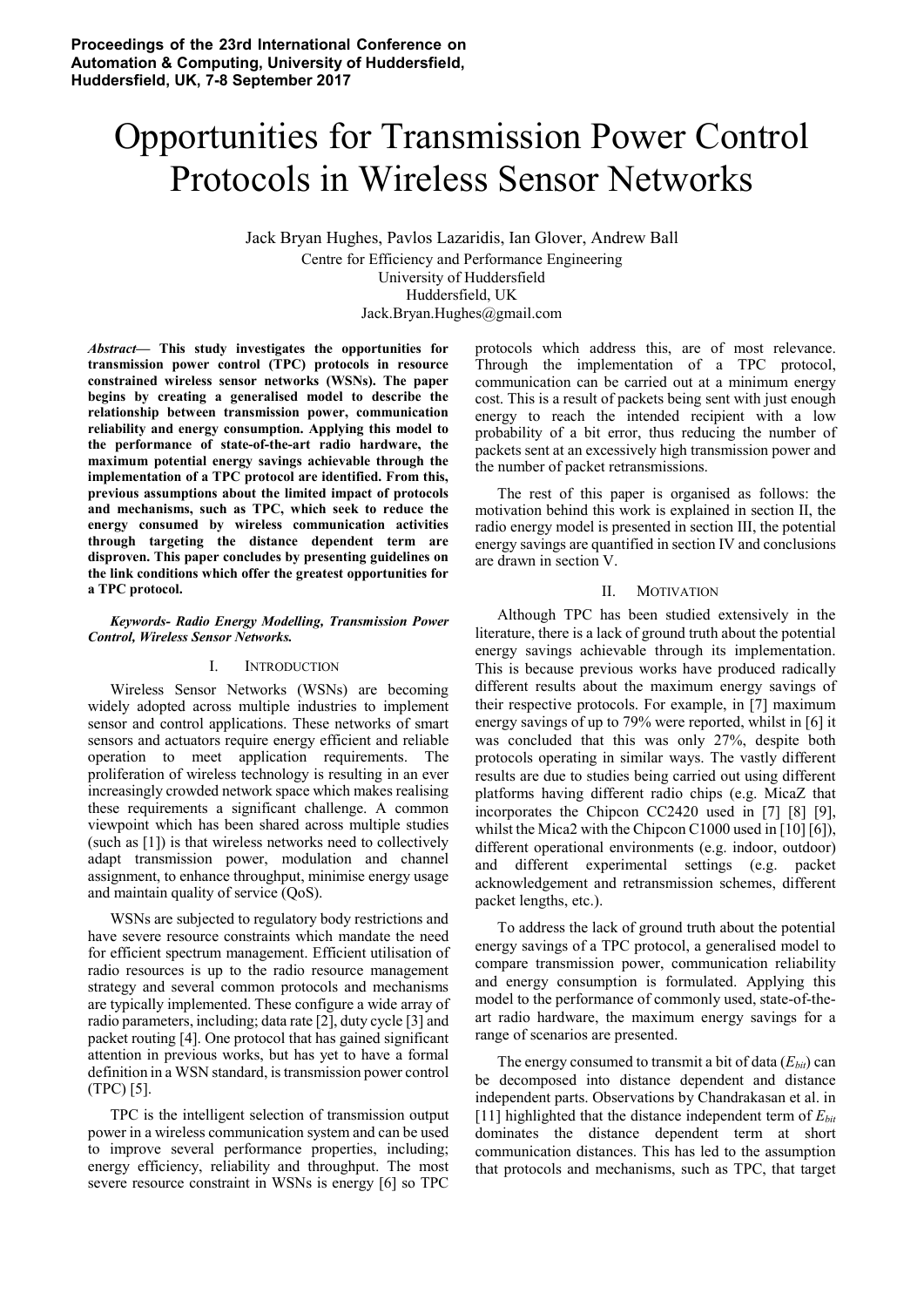the distance dependent term not presenting significant opportunities to reduce the energy consumed by wireless communication activities at short communication distances. In this paper, this previous assumption is contested through comparing *Ebit* over a range of channel conditions and communications distances, when the nominal and maximum transmission power is used.

#### III. RADIO ENERGY MODEL

#### *A. HCB Energy Model*

To quantify the energy dissipated by the transmitting and receiving radios  $(E_{Tx}$  and  $E_{Rx}$ ), the first-order Heinselman-Chandrakasan-Balakrishnan (HCB) energy model [12] is deployed. The HCB model calculates the nominal energy dissipated by both transmitting and receiving radios through a computation taking into account the energy dissipated by transmitter/ receiver electronics (*E<sub>elec</sub>*), energy dissipated by the transmit amplifier ( $\varepsilon_{\text{amp}}$ ), packet length (*k*), communication distance (*d*) and path loss exponent  $(\alpha)$ , as seen in Figure 1 and (1) and (2).



Figure 1, First order HCB energy model.

$$
E_{Tx}(k,d) = E_{elec}k + \varepsilon_{amp}k d^{\alpha}
$$

$$
E_{Rx}(k) = E_{elec}k
$$

(2)

(1)

In this paper, the following parameter values are used.

TABLE I. PARAMETERS FOR HCB MODEL

| <b>Parameter</b>    | Value | Units                 |
|---------------------|-------|-----------------------|
| $E_{elec}$          | 50    | nJ/bit                |
| $\varepsilon_{amp}$ |       | nJ/bit/m <sup>2</sup> |

These parameters are in line with state-of-the art radio design. For example, it is assumed that the radio dissipates 50nJ/bit to run the transmitter and receiver circuitry (*Eelec*). This is similar to the performance of the Nordic Semiconductor nRF2401 radio transceiver (1Mbps data rate radio that operates at 2.7V and consumes 16.8mA of current [13]) which has been extensively used in previous WSN nodes.

Assuming link layer acknowledgment and retransmission schemes are implemented, the energy dissipated per transaction<sup>1</sup> (assuming acknowledgement packets are always successfully received) is given by:

$$
E_{trans} = n_{Tx}(E_{Rx} + E_{Tx})
$$
\n(3)

The number of packet transmissions required before a high probability of successful packet reception can be calculated using (4), where  $P_a$  is the confidence interval (probability that after *n* transmissions the packet will be successfully received, typically 99%) and *PRR* is the packet reception ratio (probability that a single packet will be successfully received).

$$
\eta_{tx} = \frac{\ln(1 - P_a)}{\ln(1 - PRR)} + 1
$$
\n(4)

Link layer protocols typically place limits of the maximum number of transmissions (i.e.  $n_{Tx \, max}$ ). In this work it is assumed that this is 3 which is in line with link layer protocols typically used in WSNs, such as WirelessHART [14] and ZigBee [15]. The first order HCB model equations, (1) and (2), can be made packet length agnostic, by dividing through by *k*. The energy dissipated per bit  $(E<sub>bit</sub>)$  is therefore:

$$
E_{bit} = \frac{n_{Tx}(E_{Rx} + E_{Tx})}{k}
$$

$$
E_{bit} = n_{Tx}(E_{elec} + (E_{elec} + \varepsilon_{amp}d^{\alpha}))
$$

$$
E_{bit} = n_{Tx}(2E_{elec} + \varepsilon_{amp}d^{\alpha})
$$
(5)

#### *B. Generalised Energy Model*

In order to evaluate *Ebit* when different transmission powers are considered, (5) needs to be modified to represent the actual, rather than nominal, energy dissipated. As shown in (6), this can be achieved by substituting  $\varepsilon_{\text{amp}}d^{\alpha}$  with  $E_{TPx}$  (energy dissipated by the transmit power amplifier per bit when different transmission powers are considered).

$$
E_{bit} = n_{Tx}(2E_{elec} + E_{TPx})
$$

(6)

Combining (6) with path loss (*PL*) (7), signal-to-noise ratio (*SNR*) (8) and *PRR* (9) equations, a generalised model showing the relationship between transmission power, communication reliability and *Ebit* for an arbitrary communication distance, path loss exponent and carrier frequency (F) can be created. This model is represented algebraically in (10) and (11), and shown graphically in

<sup>&</sup>lt;sup>1</sup> A transaction is a data exchange event between a transmitter and receiver, and may consist of multiple packet retransmissions is a successful packet transmission

is not detected (not acknowledged). Every transaction will consist of at least one packet transmission and reception.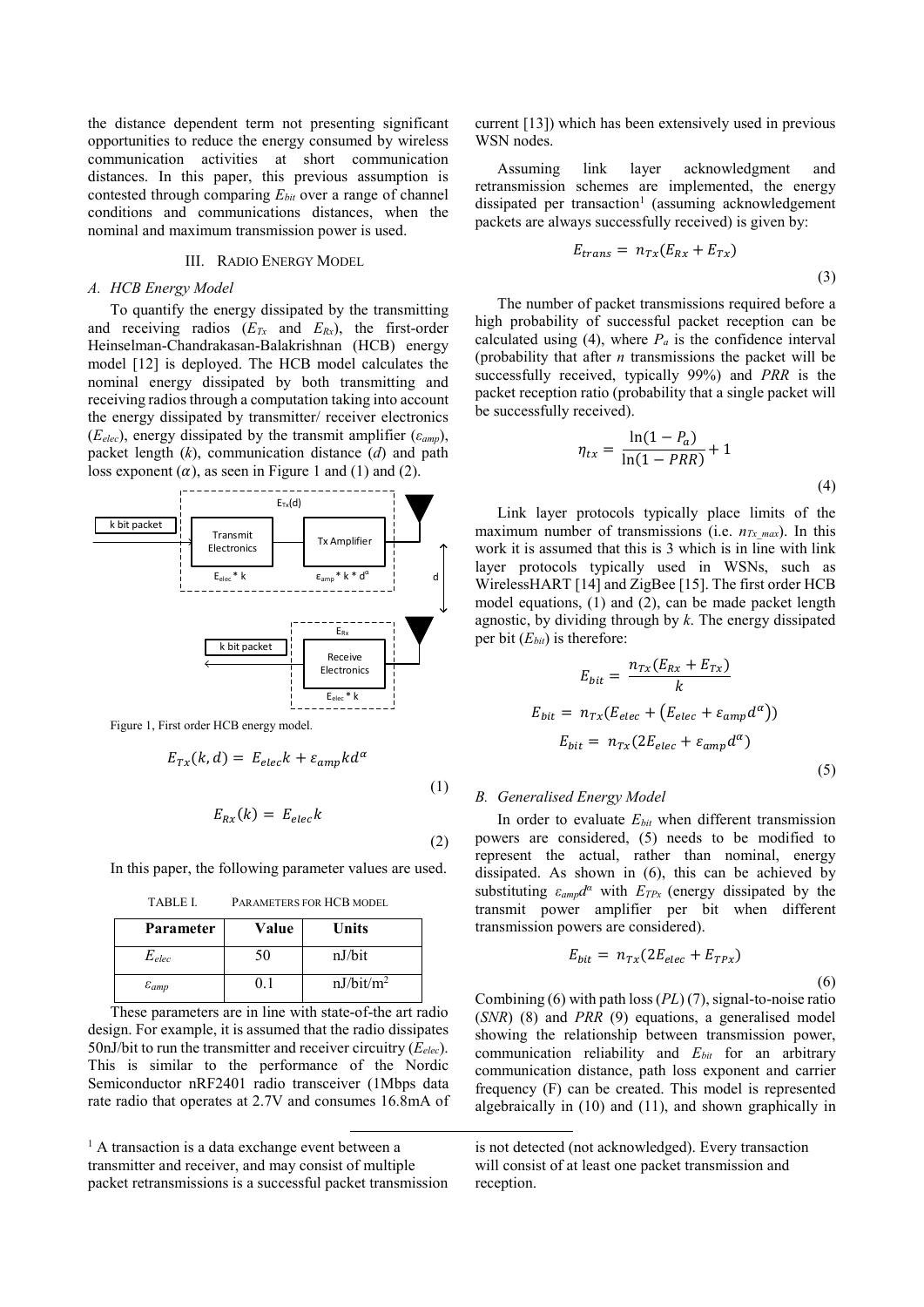Figure 2 for the Texas Instrument CC1101 radio at a communication distance of 50m and a path loss exponent of 2.

$$
PL = 10_{\alpha} \log_{10}(F) + 10_{\alpha} \log_{10}(d) - 30\alpha + 32.44
$$
\n(7)

$$
SNR = P_t - PL - P_n
$$

(8)

(9)

(10)

(11)

$$
PRR = (1 - \frac{1}{2}e^{\frac{SNR}{2}\frac{1}{64}})^k
$$

$$
PRR = (1 - \frac{1}{2}e^{\frac{P_t - P_L - P_n}{128}})^k
$$

$$
E_{bit} = \left(\frac{\ln(1 - P_a)}{\ln(1 - PRR)} + 1\right) \times (2E_{elec} + E_{TPx})
$$



Figure 2, Generalised Energy Model.

# *C. Potential Energy Savings*

As seen in Figure 2, the transmission power that results in the minimum value of  $E_{bit}$  exists on the boundary between the connected and transitional regions. At the optimum transmission power, packets are sent with just enough energy to ensure successful packet reception at the receiver with a low probability of a bit error. Figure 2 shows that it is preferable to use a slightly higher, rather than lower, transmission power because *Ebit* increases much more rapidly and communication reliability is detrimentally affected when the transmission power is below the optimum level.

Using the generalised model, the maximum potential energy savings that can be achieved through the implementation of a TPC protocol can be quantified. The maximum energy savings are dependent upon which connectivity region the link belongs to. For links that exist in the connected region, energy savings can be achieved through lowering the transmission power thus ensuring that packets are not sent with excessive power for the intended recipient. Referring this observation to (6), links in the connected region can only be improved by reducing the  $E_{TPx}$  term, since  $E_{elec}$  is fixed and  $n_{Tx}$  is close to its minimum value (i.e.  $n<sub>Tx</sub>$ ≈1) because the communication reliability is nearly perfect (i.e. *PR R*>95%). Therefore, the maximum energy savings achievable in the connected region  $(E_{conn \ max})$  is the difference in  $E_{bit}$  between using the minimum  $(E_{TP\_min})$  and maximum  $(E_{TP\_max})$  transmission power, as follows.

$$
E_{bit\_min} = 2E_{elec} + E_{TP\_min}
$$
  
\n
$$
E_{bit\_max} = 2E_{elec} + E_{TP\_max}
$$
  
\n
$$
E_{conn\_max} = \frac{E_{TP\_max} - E_{TP\_min}}{E_{TP\_max}}
$$
  
\n(12)

The maximum energy savings in the connected region are radio hardware dependent since the following parameters vary from device to device; transmission power range, power amplifier efficiency and *Eelec.*.Values of *Econn\_max* for state-of-the-art radio hardware commonly used in WSNs varies between 38-80% as calculated from the datasheet parameters presented in [16].

Communication links that exist in the transitional and disconnected regions can be improved from an energy and communication reliability perspective through increasing the transmission power. In these regions,  $E_{bit}$  is dominated by  $n_{Tx}$  as the difference in transmission power that results in a link residing in the connected or disconnected regions is minimal (i.e.  $E_{Tx \text{ conn }}$  is typically only 10% less than *E<sub>Tx\_disc</sub>*). This results in the maximum energy savings being largely influenced by  $n_{Tx\_max}$ , as shown in (13).

$$
E_{bit\_conn} = n_{Tx\_min}(2E_{elec} + E_{TP\_conn})
$$
  
\n
$$
E_{bit\_disc} = n_{Tx\_max}(2E_{elec} + E_{TP\_disc})
$$
  
\n
$$
E_{TP\_conn} \approx E_{TP\_disc}
$$
  
\n
$$
E_{disc\_max} = \frac{n_{Tx\_max} - n_{Tx\_min}}{n_{Tx\_max}}
$$
\n(13)

As an example, most current WSN standards specify that  $n_{Tx\ max}$  is 3 so the maximum energy savings achievable in the disconnected region can be quantified to be around 66%.

# IV. RELATIONSHIP BETWEEN CHANNEL CONDITIONS AND ENERGY SAVINGS

As highlighted by Chandrakan et al. in [11], *Ebit* consists of distance dependent and distance independent terms, 2*Eelec* and *εampd<sup>α</sup>* respectively. They concluded that for many short-range radios, the distance independent term typically dominates (i.e.  $2E_{elec} > \varepsilon_{amp} d^{\alpha}$ ). To observe this characteristic, the dominance of the distance dependent term on *Ebit* over varying communication distances and for different path loss exponents is presented in Figure 3.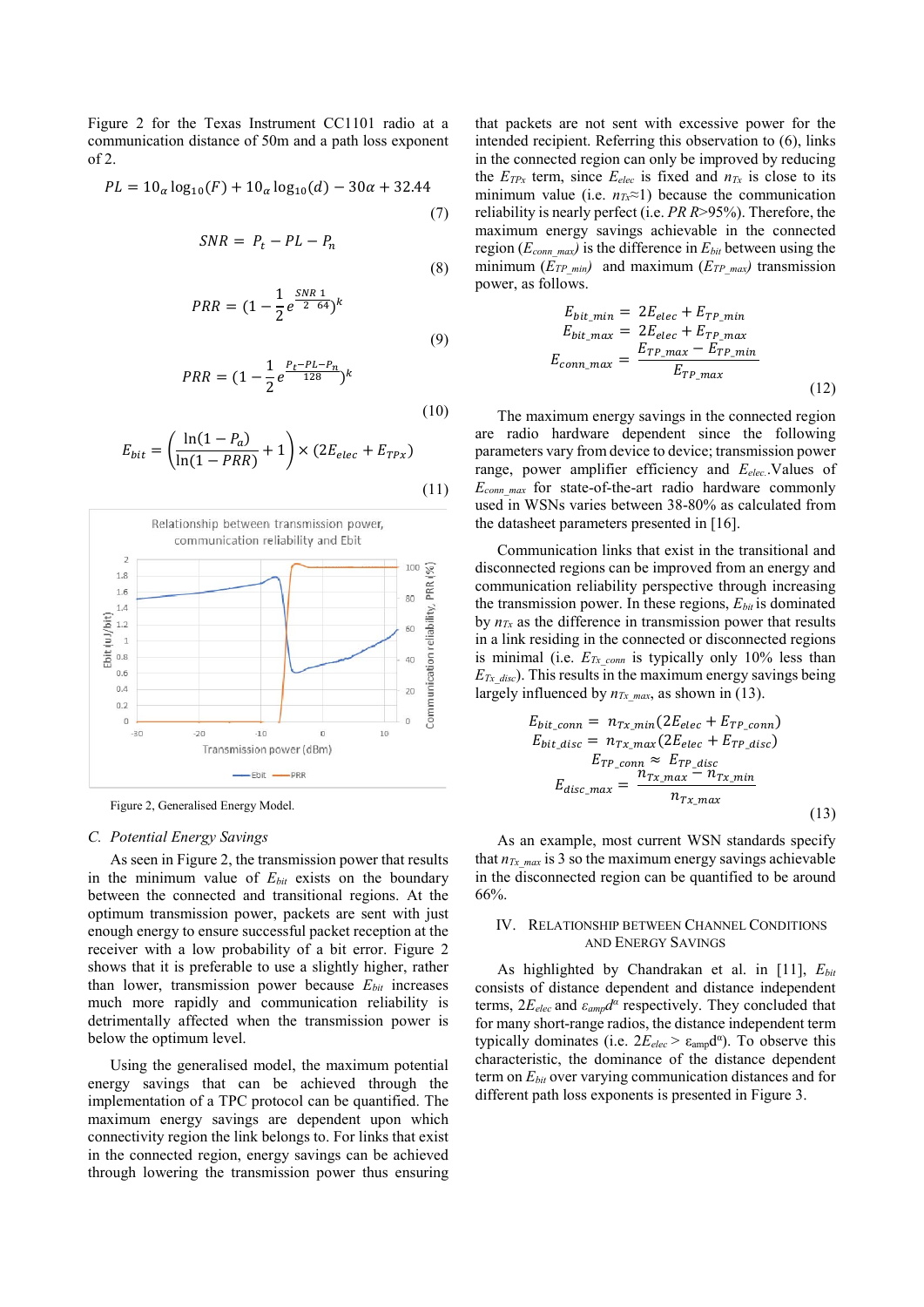

Figure 3, Weighting of distance dependent term on *Ebit* for varying communication distance and path loss exponent.

As seen in Figure 3, the dominance of the distance dependent term is a factor of the communication distance and path loss exponent. Under ideal conditions, assuming only propagation losses are the result of free-space propagation  $(\alpha=2)$ , the distance dependent term only becomes of significant influence (i.e. the distance dependent terms account for over 50% of *Ebit*) when the communication distance is greater than 30m. Below this, *Ebit* is dominated by the distance independent term. When considering real world communication links, where propagation losses due to shadowing, reflection, and diffraction are likely to occur (i.e.  $\alpha > 2$ ), the communication distance at which the distance dependent term becomes of significant influence is lower. For example, in an office environment where  $\alpha=3$  [17], the distance dependent term becomes of significant influence when the communication distance is around 10m. This model suggests that protocols and mechanisms that aim to reduce *Ebit* through targeting the distance dependent term may not offer significant energy savings for short communication distances and methods of improving circuit efficiency (e.g. higher data rate, lower supply voltage, lower current consumption) would offer more opportunities as have been suggested in [8].

However, the HCB model calculates the nominal energy dissipated so its results are based upon using the nominal transmission power. To identify and maintain the optimum transmission power over time, a TPC protocol is required. Many current WSN standards (such as WirelessHART [14] and ZigBee [15]) use a fixed transmission power so are unable to benefit from the fact that *Ebit* can be minimised based on current channel conditions. As current WSN standards typically fix the transmission power at the maximum level, the distance dependent term will be fixed at its maximum value (*Emax*). The energy savings achievable through using the optimum transmission power, rather than the maximum, for different channel conditions (communication distances and path loss exponents) are shown by the green areas in Figure 4. Note the results in Figure 4 are based on the

# performance metrics of the Nordic nRF2401 [16] but other radio hardware will exhibit similar characteristics.



Figure 4, Potential energy savings through using the optimum transmission power.

Figure 4 shows that as the communication distance and path loss exponent increase, the potential energy savings are reduced. This highlights that the maximum energy savings can be achieved under ideal channel conditions and at short communication distances. This observation disproves previous assumptions about the limited impact of protocols and mechanisms that target the distance dependent term not offering significant energy savings at short communication distances.

# V. CONCLUSION

In this paper the potential energy savings achievable through the use of a TPC protocol have been quantified. The results show that optimising the transmission power can significantly reduce the energy consumed by wireless communication activities for links that exist in the connected, transitional and disconnected regions. Using performance metrics from commonly used, state-of-the-art radio hardware and parameter values from current WSN standards, this paper highlights that the energy consumed to transmit a bit of data can be reduced by up to 38-80% for links that belong to the connected region and up to 66% for links that belong to the disconnected region. Previous assumptions that protocols and mechanisms, such as TPC, that target the distance dependent term of  $E_{bit}$  not being able to achieve significant energy savings at short communication distances have been disproven. This work has shown that the greatest energy savings are achievable at short communication distances and under ideal channel conditions.

#### ACKNOWLEDGMENTS

The authors would like to thank Smart Component Technologies Ltd, Sheffield, for facilitating and funding this work.

# **REFERENCES**